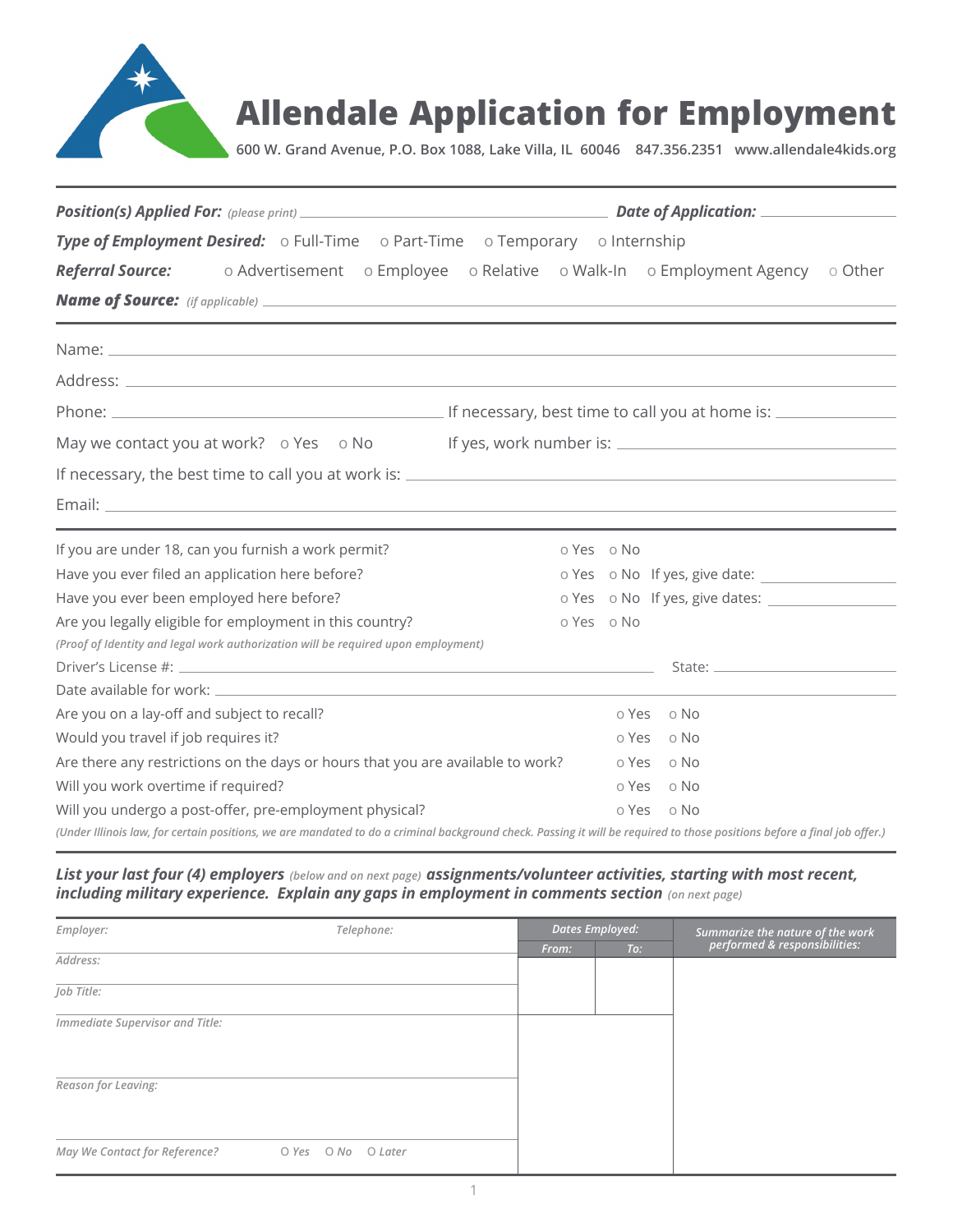

# *Continued list of past employers (below) assignments/volunteer activities, starting with most recent, including military experience. Explain any gaps in employment in comments section (below).*

| Employer:                       | Telephone:               |       | <b>Dates Employed:</b>        | Summarize the nature of the work                                  |
|---------------------------------|--------------------------|-------|-------------------------------|-------------------------------------------------------------------|
| Address:                        |                          | From: | To:                           | performed & responsibilities:                                     |
|                                 |                          |       |                               |                                                                   |
| Job Title:                      |                          |       |                               |                                                                   |
| Immediate Supervisor and Title: |                          |       |                               |                                                                   |
| Reason for Leaving:             |                          |       |                               |                                                                   |
|                                 |                          |       |                               |                                                                   |
| May We Contact for Reference?   | O Yes O No O Later       |       |                               |                                                                   |
| Employer:                       | Telephone:               | From: | <b>Dates Employed:</b><br>To: | Summarize the nature of the work<br>performed & responsibilities: |
| Address:                        |                          |       |                               |                                                                   |
| Job Title:                      |                          |       |                               |                                                                   |
| Immediate Supervisor and Title: |                          |       |                               |                                                                   |
|                                 |                          |       |                               |                                                                   |
| Reason for Leaving:             |                          |       |                               |                                                                   |
| May We Contact for Reference?   | O No<br>O Yes<br>O Later |       |                               |                                                                   |
| Employer:                       | Telephone:               | From: | <b>Dates Employed:</b><br>To: | Summarize the nature of the work<br>performed & responsibilities: |
| Address:                        |                          |       |                               |                                                                   |
| Job Title:                      |                          |       |                               |                                                                   |
| Immediate Supervisor and Title: |                          |       |                               |                                                                   |
|                                 |                          |       |                               |                                                                   |
| Reason for Leaving:             |                          |       |                               |                                                                   |
| May We Contact for Reference?   | O Yes O No O Later       |       |                               |                                                                   |

*Comments (include explanation of any gaps in employment; attach additional sheets if necessary).*

*Skills & Qualifications (Summarize skills and qualifications acquired from employment or other experiences that may qualify you for work with our agency.)*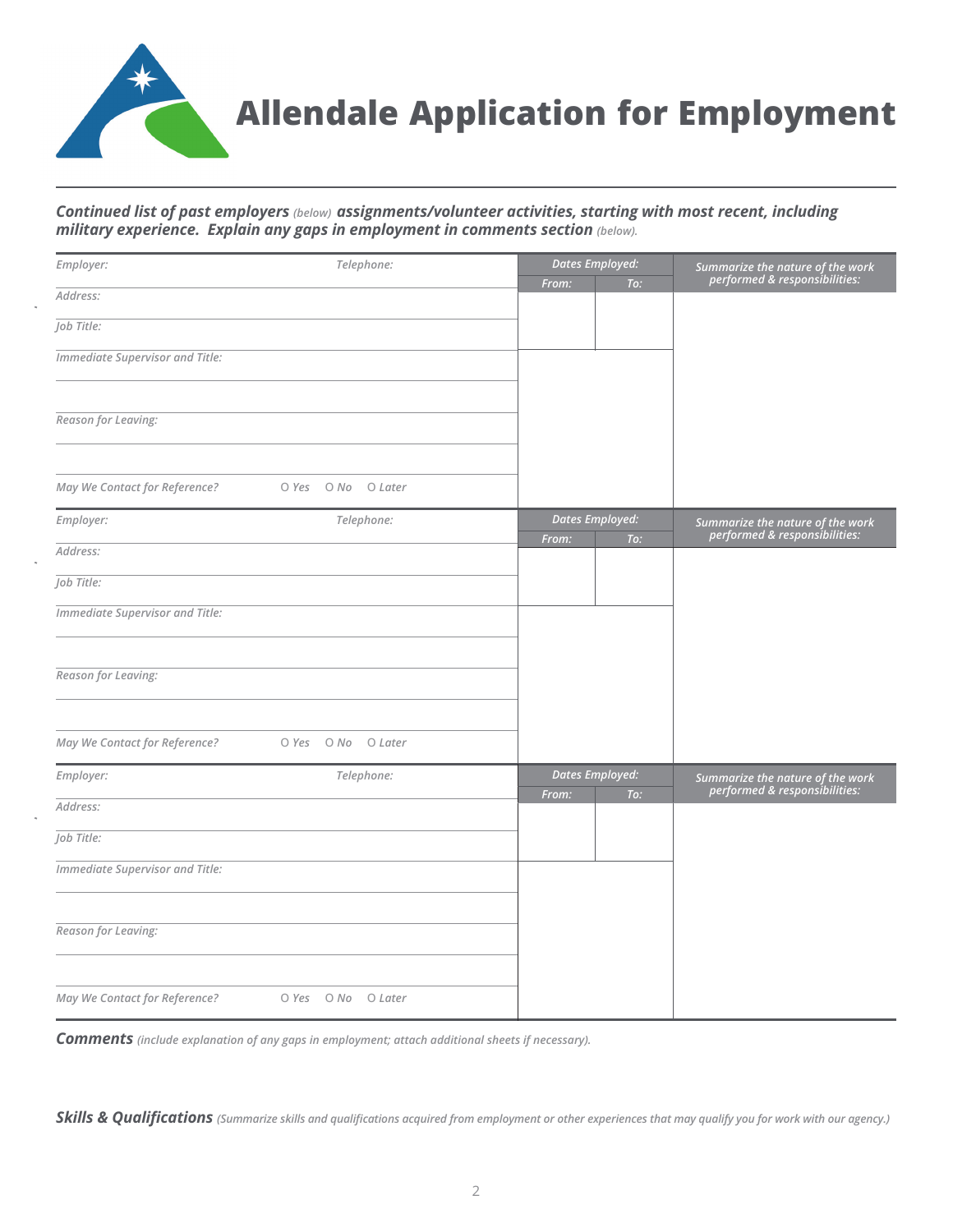

*Educational Background - A. List last three (3) schools attended (starting with last one).* **<b>B. List number of years completed.** *C. List major and minor field of study (if applicable). D. Indicate degree or diploma earned (if any).*

| A. School | B. Number of Years<br>Completed | C. Major | D. Degree or<br>Diploma | E.  Were You Awarded a<br>?   Degree/Diploma |
|-----------|---------------------------------|----------|-------------------------|----------------------------------------------|
|           |                                 |          |                         |                                              |
|           |                                 |          |                         |                                              |
|           |                                 |          |                         |                                              |
|           |                                 |          |                         |                                              |

*References - List names and telephone numbers of three (3) business/work references who are not related to you.*

*(If not applicable, list three (3) school or personal references who are not related to you.)* 

| Name | Address | Relationship | Telephone<br>Number | Years<br>Known |
|------|---------|--------------|---------------------|----------------|
|      |         |              |                     |                |
|      |         |              |                     |                |
|      |         |              |                     |                |
|      |         |              |                     |                |

*List Licenses and/or Certifications that may qualify you as being able to perform job-related functions in the position of which you are applying.*

| Licenses/Certifications | $E$ xpiration/Renewal Date |
|-------------------------|----------------------------|
|                         |                            |
|                         |                            |
|                         |                            |
|                         |                            |

#### *List special accomplishments, publications or awards.*

*(Exclude information which would reveal sex, race, religion, national origin, age, ancestry, handicap or other protested status).*

*List any additional information you would like us to consider.*